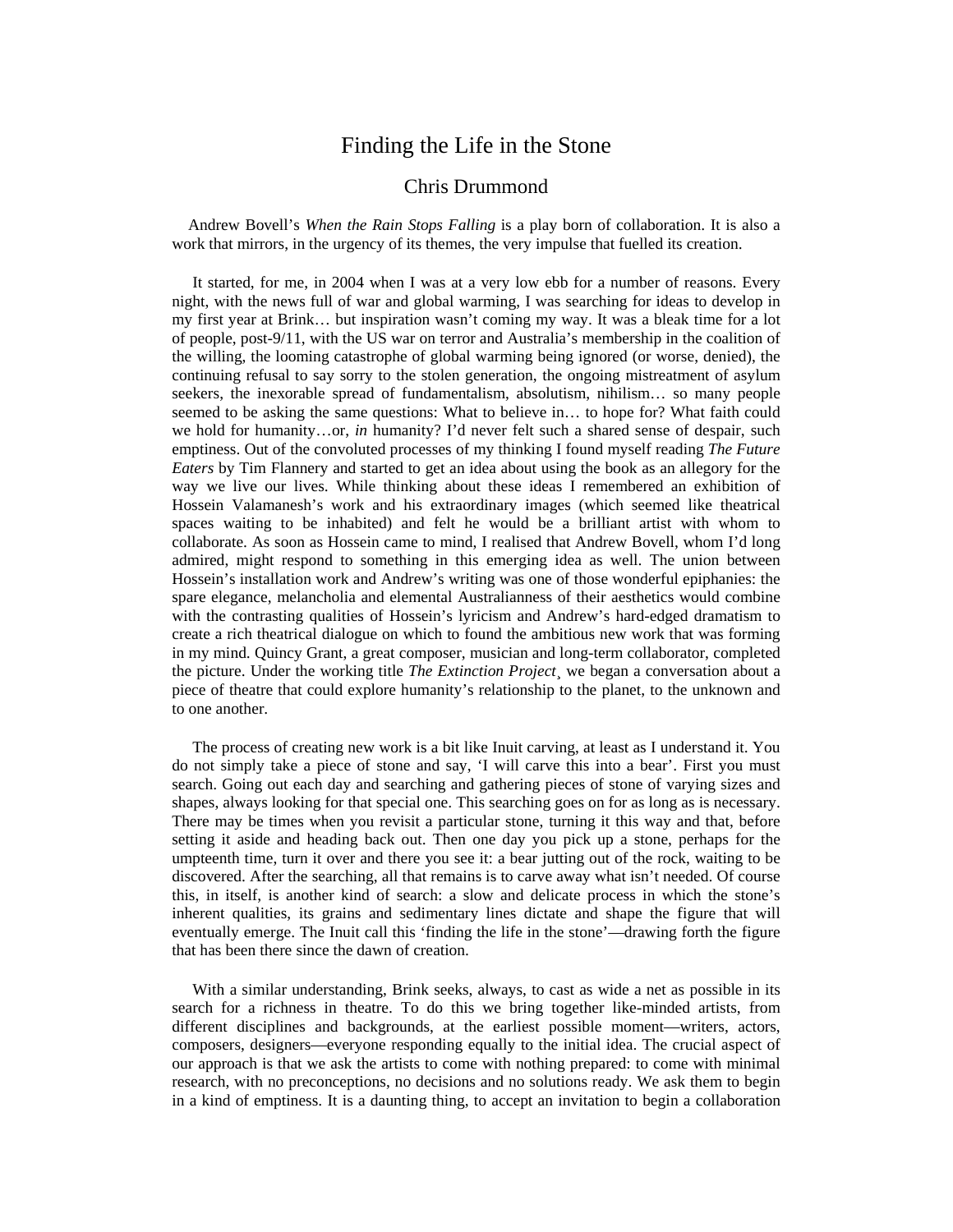with so little momentum and so many questions: not just about the ideas, but about the process itself.

But there is a purpose to beginning in 'emptiness'. It requires both confidence in your fellow artists and, more importantly, it requires a deep sense of self-confidence in your own capacity and a lack of ego—both essential qualities for this kind of work. It is a testament to the generosity and openness of Andrew, Hossein and Quincy that they accepted Brink's invitation, and that *The Extinction Project* even made it to that first meeting. By committing to coming together in emptiness, a profound openness, trust and urgency were generated that sustained the artists throughout the project. And so the searching began.

Early on, our conversations were broad and freewheeling, Andrew in particular worked hard *not* to have ideas, which, as he said himself, was difficult given that he is usually asked to do the opposite as a writer. In those early sessions, the thing that struck and inspired me was everyone's willingness to listen, reflect and wait, absorbing and learning how each other worked. Everyone was committed to finding the life in the stone together. We slowly developed a shared language and a unity of vision. As time passed and the searching continued certain discoveries came to shift the direction of the work. One major turning point came nearly twelve months after our first conversations, via an email from Andrew:

*Have just returned from Paris, which was so beautiful! Saw an exhibition there devoted entirely to the state of melancholy, which brought up so many thoughts about where I would like to go with The Extinction Project.* 

*It defined melancholy not as a state of sadness but as state of deep reflection from which new thinking will arise.* 

*It gave me a way of seeing the postmodern period or rather the post postmodern period as a time of great reflection from which we will emerge regenerated. And having been in Paris Chris, I am naturally drawn to the Enlightenment. What if it is not an age of despair that we are confronting but a new age of enlightenment?* 

*Also have you ever come across the description 'The Children of Saturn'? It is a medieval reference to those who sit outside the mainstream and was generally used to describe those of a melancholy disposition.* 

*It describes the emotional state I'm trying to capture.*

This email inspired, infused and informed the work from that point forward. The notion of melancholy as a state of deep reflection out of which new thinking arises was a wonderful response to the personal and global despair that had originally fuelled the project. As well as this, the allusion to Saturn offered another thread that would have a major impact on the work. Seeing Goya's 'Saturn Devouring his Children' as part of the exhibition gave Andrew an image of 'eating the future'—a metaphor for humanity's relationship to the planet that referenced Flannery's evocative title—while pointing to the human scale of the ideas we were exploring, the horrors visited upon children by their parents. The discovery of this image, which would eventually sit at the heart of the work, was a crucial turning point and yet just one example of countless such shared discoveries.

All in all, with everyone's schedules, it took nearly two years before we finally came together for a sustained period of work on the floor. Together—with seven wonderful actors: William Allert, Paul Blackwell, Michaela Cantwell, Elena Carapetis, Cameron Goodall, Carmel Johnson and Rory Walker; choreographer Rowan Marchingo; and designers Geoff Cobham and Gaelle Mellis—we set about generating as many images and ideas as we could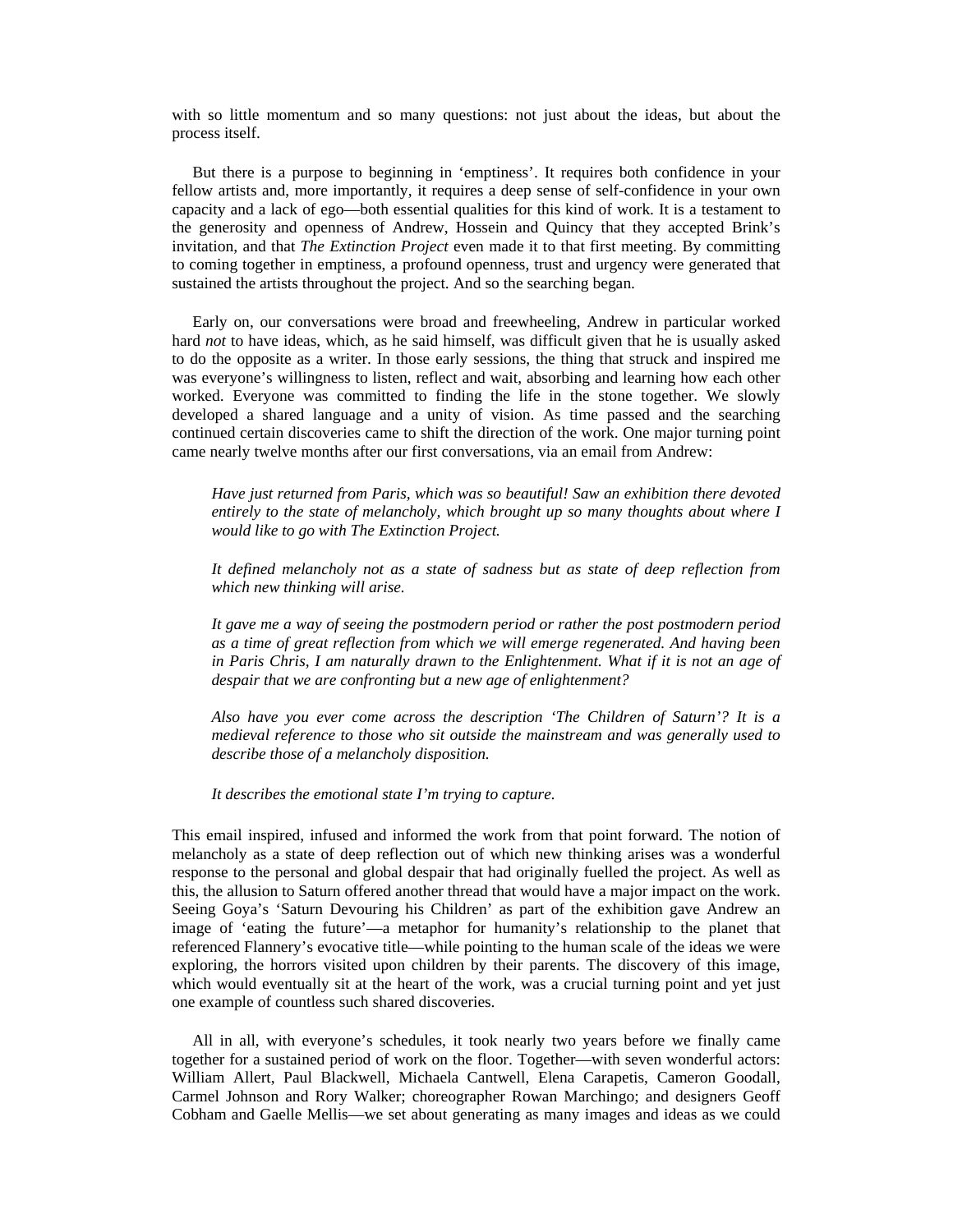during those crucial three weeks. Performance images, installation images, choreographic ideas, songs and musical ideas, narrative possibilities… it was open-ended and exhilarating work. Andrew was the driver of the narrative search and it became clear as we worked that he was reaching forward trying to put some flesh onto the bone of the emerging images in front of him… trying to find the order, the pattern that could bring it all together. Meanwhile, Hossein, Quincy and the actors, day after day, continued to infuse the room with images and atmospheres, embedding them into Andrew's imagination, tugging at him to continue to see things in a different light.

One example of the powerful nature of the collaboration was how Hossein's eye lifted the intensity of the actors' improvisations from the very beginning. I remember on the first day asking for tables and chairs to be put into the space for an improvisation exploring dualrealities. We were about to begin the first task when Hossein stopped me, walked forward and made a few adjustments to the placement of the tables and the chairs. Instantly there was a clarity to the space, a power to the configuration and everyone laughed in delight at seeing such beauty in the simple re-positioning of rehearsal room furniture. The effect on the actors' work was extraordinary… there was such economy in Hossein's sense of space, so distilled and energised did it seem, that it immediately informed the tone and precision of the actors' work. It was an event that suited perfectly Andrew's detailed eye and over the course of the workshop this sense of distilled power continued to grow within every element of the work.

By the end of the three weeks Andrew came saying he felt he had found the pattern he was searching for, the framework of the piece. He proceeded to lay out a series of interconnected narratives that were the first draft of the stories now contained in *When the Rain Stops Falling*. As he recalls it,

*It wasn't the stories that mattered. I knew they would change and they did. It was the principle of how narrative would be organised… that the stories would unfold across generations and time periods and that they would be told simultaneously and in parallel… we knew or discovered that the work needed to reach back into the past and deep into the future… and on top of that I had this rich source of story, character and image that had been generated in the workshop*.

The wonder of the collaboration for all of us was the way that so many of our shared discoveries were woven into the tapestry of those narratives. At the end of the work, with one last morning together, almost as an afterthought, we asked the actors to share one more personal story, this time of an incident of travelling with friends, from their teenage years—a way of exploring an emerging narrative about the journey of Gabriel and Gabrielle. The power and vulnerability of the stories shared that day was unexpected and deeply moving all the more extraordinary, given the emotional exhaustion of the actors after three weeks of intense and confronting work. It was the final gift of the workshop, setting the compass for Andrew, and for the play, to speak of the unseen universes that lie, beneath the daily surface, in each of us.

Finally, Andrew entered the commission phase of the work and for quite some months there was silence until one day I received an email which said in part: '… the play is like pissing glass… I keep thinking that something is going to shift and that I will see the light but the thinking is turgid.' And here is the painful truth of the creative experience. Despite the enormous journey already undertaken, and the knowledge that there was real substance in his thinking and ideas, once alone, Andrew *had* to begin a new search that would prove just as long and difficult as the first. From this very dark place Andrew edged his way forward through the stories and characters, piecing the work together fragment by fragment. Slowly the play started to reveal itself to him through hard labour and a steadily growing stream of